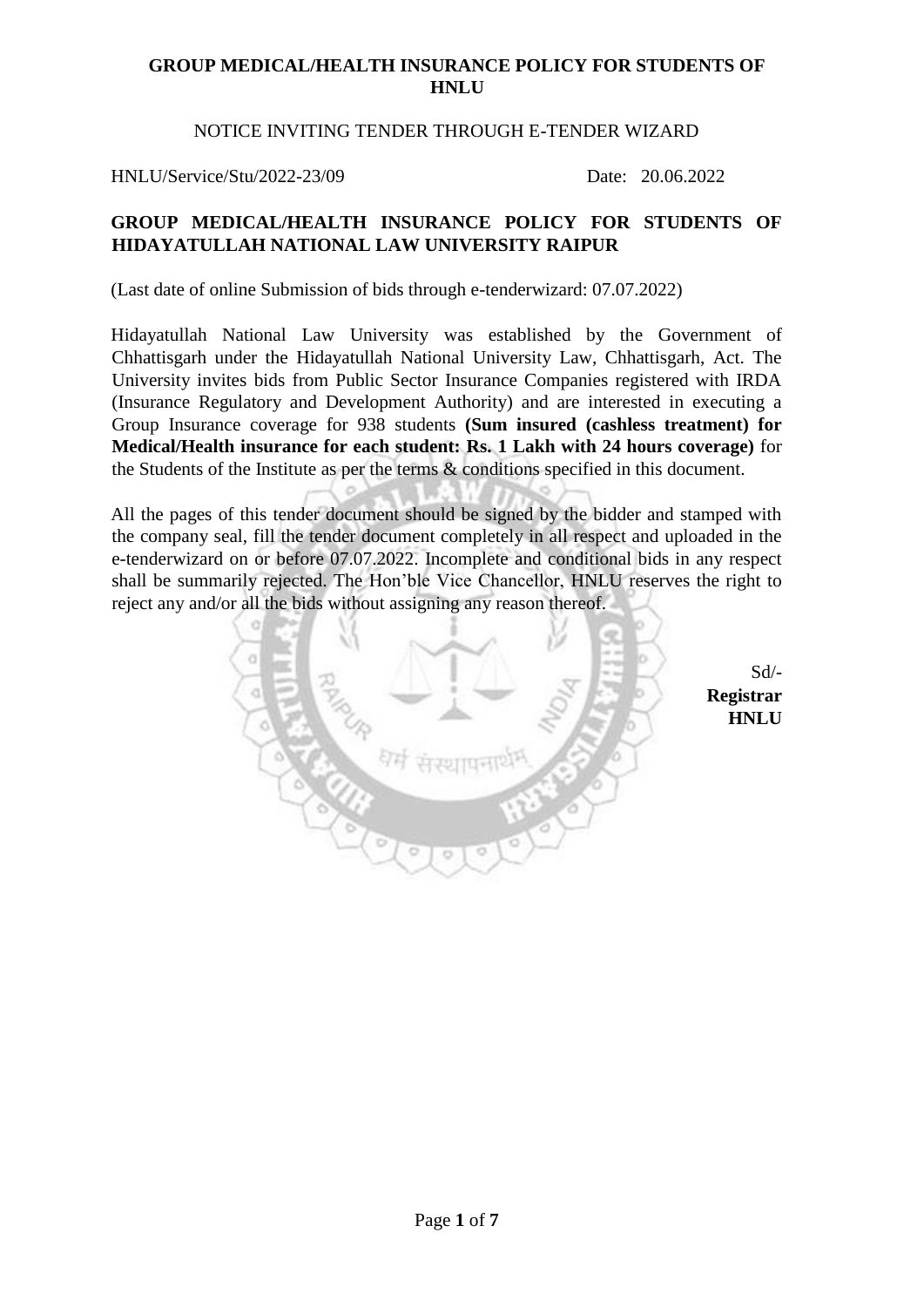# **Terms and Conditions**

### **I. Scope of the student group health insurance service**

- 1. Students Group Insurance means insurance facilities covering the benefits of Hospitalization (inpatient cashless treatment) to all the students of Hidayatullah National Law University (HNLU). **The Policy should cover each student of HNLU with Medical/Health Insurance coverage of Rs. 1 Lakh on cashless basis with 24 hours coverage**.
- 2. All day care procedures shall be covered.
- 3. Ambulance charges @ 1% of the sum insured maximum 20 cases.
- 4. Cashless services in hospitals with consultation fee and diagnostic test at the CGHS rates list applied.
- 5. Room capping should be minimum 2% per ward and 4% for ICU.
- 6. Provision for additional buffer of Rs. 1 Lakh should be there for students, who may require above and over Rs. 1 Lakh as per medical exigencies and based on the instruction of the HNLU, Raipur
- 7. The Insurance Provider must be capable of implementing and managing a transparent, efficient, cost effective and sustainable Group Insurance coverage including Hospitalization/ Accident & Emergency Treatments.
- 8. Cashless admission and treatment are to be provided throughout the country in your approved hospital/nursing home in every case with membership number/insurance card issued by the TPA. (The list of hospitals in Raipur and elsewhere along with address should be enclosed).
- 9. The Insurance Company should have arrangements with an extensive network of reputed Hospitals all across the country for treatment with cashless facility (List of paneled hospitals should be enclosed). In the case the insured obtains treatment from a non-network hospital, the actual expenses of hospitalization or the upper limit of sum insured amount to be reimbursed to the beneficiary/insured directly under this policy scheme within 30 days on receipt of bills. The service provider shall be responsible for ensuring the smooth process. No third party involvement in claim settlement will be entertained.
- 10. **The Insurance Company shall arrange to issue membership card to each insured student directly at their cost. The Insurance Company needs to ensure that any student with their valid identity card issued by HNLU, Raipur should get treatment for all emergency cases at various network hospitals without any difficulty. In medical/health insurance coverage, the treatment should cover Inpatient, all types of diagnostic facilities, room rent, ambulance charges, ICU etc. Additional coverages may also be mentioned.**
- 11. The insurance company has no right to reject the membership of a student of HNLU Raipur.
- 12. The Insurer will ensure direct settlement of bills and claims with hospitals and medical service providers.
- 13. All claims are required to be settled within 10 days from the date of receiving the claims from the University from the insurer's end. Payment for reimbursement should be made in the students account directly through bank transfer. No claims shall be rejected on the ground of late submission/no intimation.
- 14. The policy is to be covered from the initial day of the issue of the policy (day one coverage) to cover all diseases including Covid19 and its variants.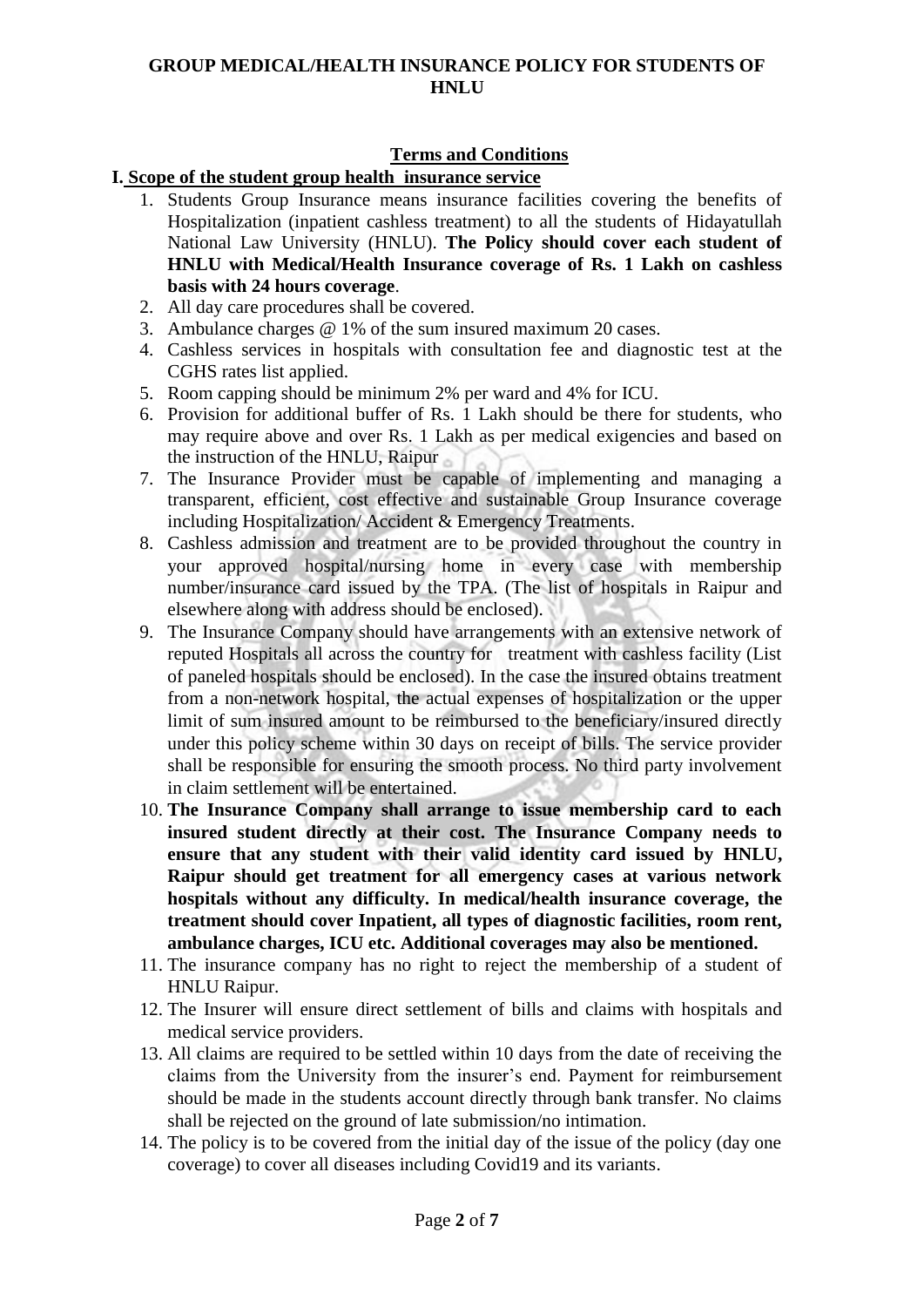- 15. The scheme has to necessarily cover all pre-existing illnesses of the insured students.
- 16. No disease-wise sub-limit is to be fixed by the insurance company.
- 17. Waiver/Concession in Room and ICU limits to reasonable percentage.
- 18. **The insurance company should submit the tax invoice and insurance policy copies for Group Student medical/health insurance to HNLU, Raipur.**
- 19. **A list comprising of Name of the Students, Registration Number, Course, Year of study and Date of Birth of students, gender, will be sent to the Insurer by email in batches as and when the registration of a group of students are completed. The Insurer MUST start the coverage on the day the email is received by the Insurer for that particular group of students whose list has been received and submit to HNLU, Raipur.**
- 20. **Helpline: A dedicated helpline (24×7) from the TPA of Insurance Company need to be made available and the contact details including the name of contact person, contact numbers and postal/email address, shall be furnished in the tender**.  $\alpha$  $\circ$
- 21. **PAYMENT:** Insurance premium will be paid as per the guidelines of the insurance company.
- 22. It is clarified that depending on the satisfactory performance, the contract can be renewed for next two academic years at the discretion of HNLU, Raipur on each academic year basis up to maximum of next two academic years.
- 23. For the new students who may join the Institute from time to time, identical coverage has to be made available from the day one of joining through the premium paid. The students leaving before completing an academic year shall also enjoy the insurance coverage for the entire insured period.
- 24. The selected insurance company should arrange an interactive session with the students as and when asked by the Institute regarding the benefits of the policy.
- 25. Service Charges on medical bills should not be deducted from the claim or charged to the claim.
- 26. There will be no age limit on the insured covered by this scheme.
- 27. Insurance company will not have the right to cancel or discontinue the insurance policy during the policy period for any reason whatsoever.
- 28. HNLU reserves the right to cancel the entire tender without assigning any reasons thereof.

# **II. Bidders eligibility Criteria**

- 1. Each paper of Bid Document must be signed by the Bidder. Any document/ sheet not signed shall tantamount to rejection of the Bid.
- 2. The bidder (Private/Public Sector Insurance Companies) should be a registered Indian Insurer in accordance with the Insurance Act, (registered and licensed by IRDA (Insurance Regulatory Development Authority) as Medical/Health Insurer and should have a valid license to carry out Medical Insurance business on a Pan India basis.
- 3. The Insurance Company needs to be having Medical/ Group Insurance participation in the Government/ Semi-government/ PSU/Govt. Undertaking/ Autonomous bodies/ Premier educational institutes etc. in the past. (Documentary evidence to be furnished).
- 4. Bidder has to submit declaration as per **Annexure-I** along with Technical Bid stating that they have not been blacklisted by any Indian Institutional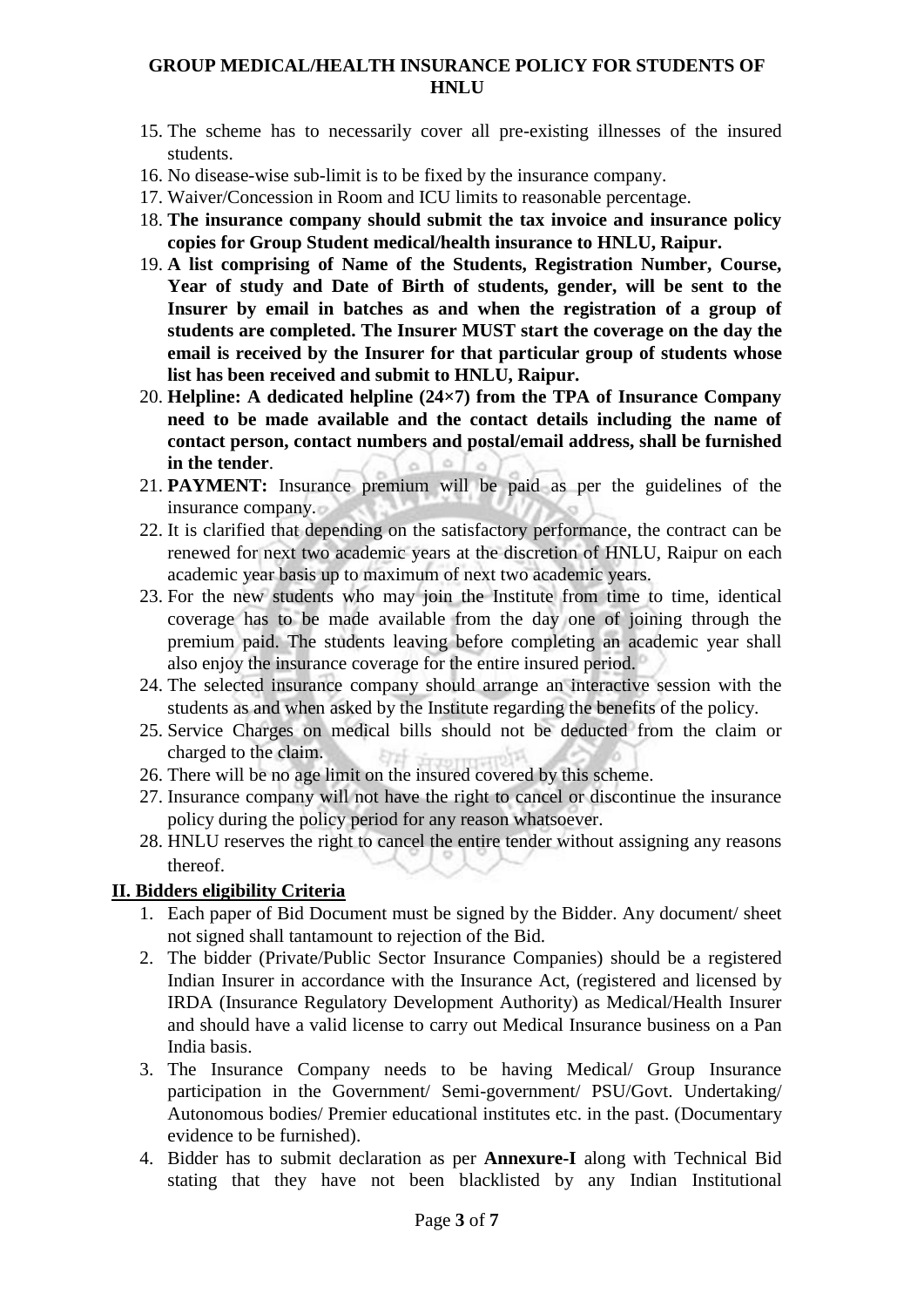Agency/Government Department/Public Sector Undertaking/Autonomous bodies in the last three years. In case of being blacklisted by any of the Institutions, details of the same be furnished.

- 5. **Documents to be uploaded in e-Tender Wizard:** Certified copy of IRDA accreditation certificate, details of the Third-Party Administrators (TPA), GST of the insurance company, PAN of the insurance company, experience of engagement by reputed industry/institution for providing similar insurance coverage. These documents will be considered towards deciding eligibility to be called for a presentation.
- 6. The rate quoted should be valid for a minimum period of 90 days. No claim for escalation of the rate will be considered after opening of the rate.
- 7. Insurance company will not be allowed to modify any terms and conditions of the policy post-inspection of the policy.

# **Disputes**

1. In respect of all tender conditions, and / or any matter connected therewith the decision of HNLU shall be final and binding. In the event of any dispute arising out of the tender, such dispute would be subject to the jurisdiction of the Raipur courts only.

# **Evaluation of Bids:**

- 1. The Technical bids of shall be verified as per the eligibility criteria and those eligible will be called for a presentation/interaction.
- 2. The Financial Bids of only the bidders found eligible in Technical bid evaluation shall only be opened.
- 3. **Whichever insurance company/bidder quotes lowest premium for Group medical/health insurance will be awarded the tender.**

 Sd/-  **Registrar**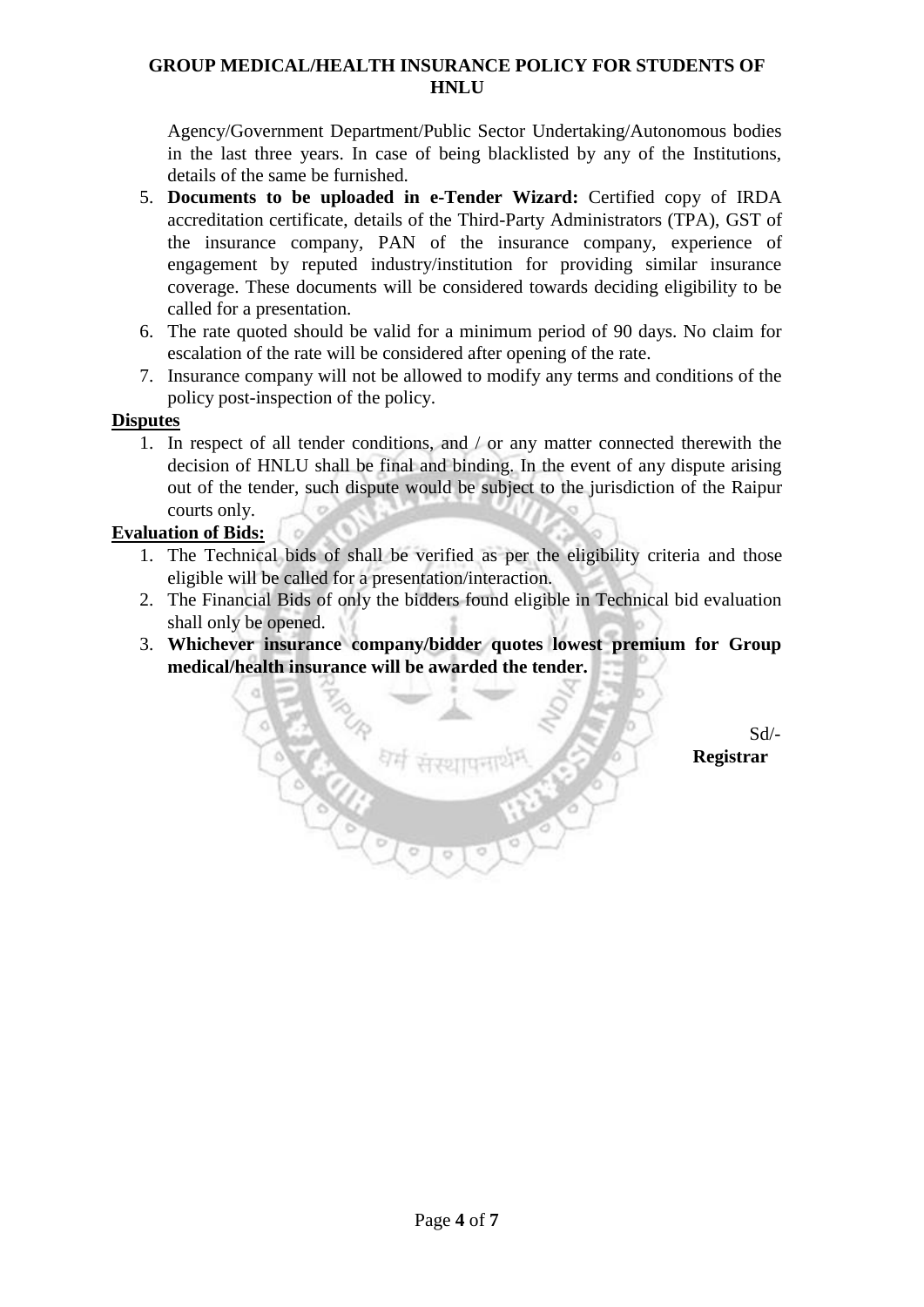#### **Annexure-I**

## *(TO BE PRINTED ON OFFICIAL LETTER HEAD)*

To

The Registrar Hidayatullah National Law University, Naya Raipur, Uparwara, Raipur ,Chhattisgarh

### **Sub: Undertaking for implementation of Students' Group Insurance coverage.**

Dear Sir,

In reference to above, I/We are enclosing our irrevocable offer and financial bid for Students Group medical/health insurance cover to Students of HNLU, Raipur.

I/we hereby declare that I/we have carefully read and understood the tender document (Tender No.: HNLU/Service/Stu/2022-23/09) including instructions, terms and conditions and all its contents stated there in and accordingly we are showing our interest for providing the said services.

Further, I/we declare that, our company has not been blacklisted/de-listed by any Indian Institutional Organization/Government Department/Public Sector Undertaking/Autonomous bodies in the last three years.

I understand that the University reserves the right to reject any or all tenders, wholly or partly or close, the tender at any stage prior to the award of contract without assigning any reason whatsoever.

I/We accept all the terms and conditions of the tender notice.

Thanking you

Yours sincerely,

Signature of the authorized person

| Name |
|------|
|------|

Designation………………

Contact/Mobile no………

**Office Seal**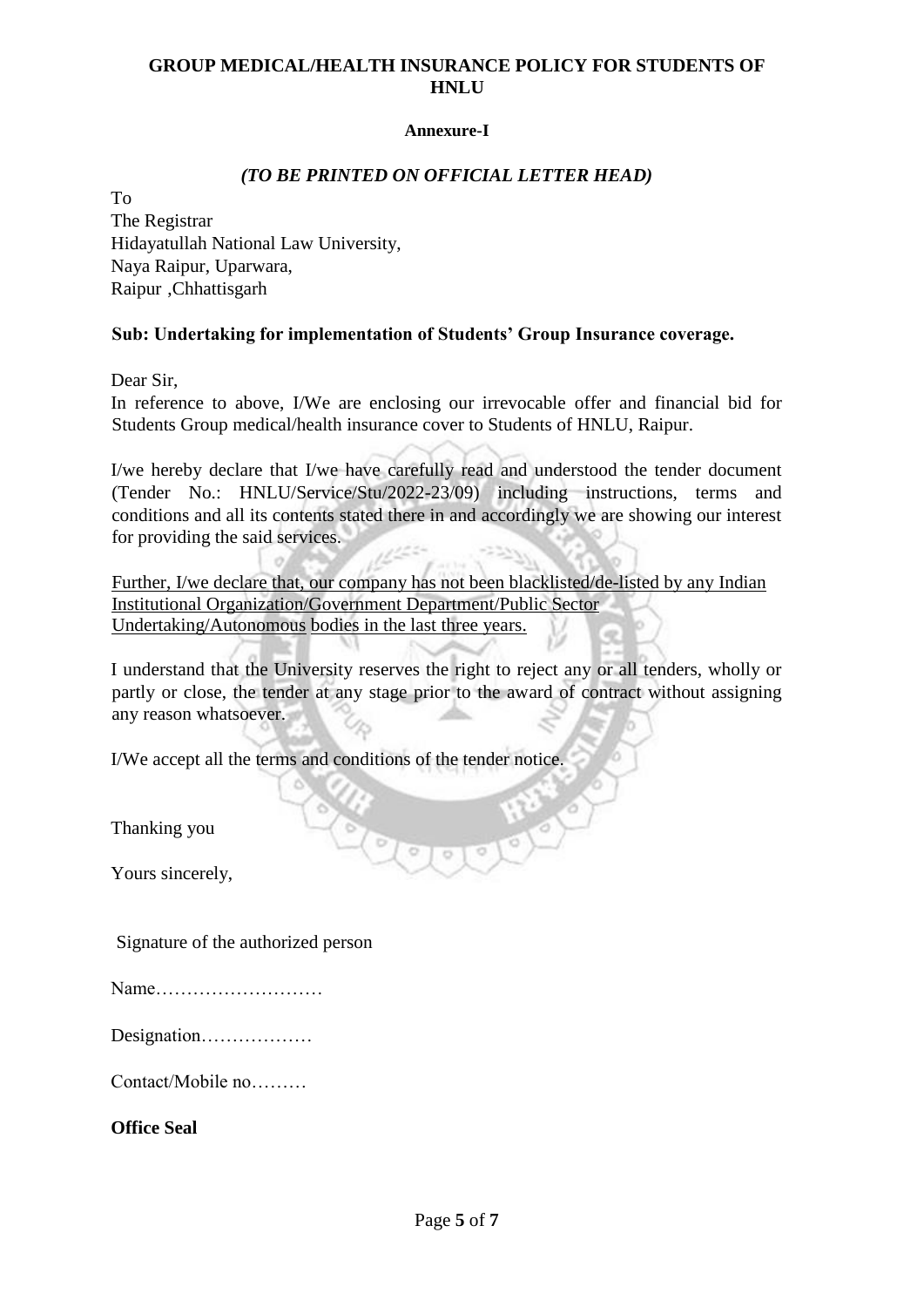# **Technical Bid**

**Subject:** Notice inviting tender for Group Medical/Health Insurance Policy for Students of HNLU, Raipur, against Tender No. HNLU/Service/Stu/2022-23/09 Date: 20.06.2022.

| Si.N<br>0.     | <b>Particulars</b>                                                                                                                                                                  | To be filled/submitted by the bidder |
|----------------|-------------------------------------------------------------------------------------------------------------------------------------------------------------------------------------|--------------------------------------|
| $\mathbf{1}$   | Name of the Company                                                                                                                                                                 |                                      |
| $\overline{2}$ | Address with Email & Phone number                                                                                                                                                   |                                      |
| 3              | Name of the contact person:<br>Designation: Address Mobile no.:<br>E-mail ID:                                                                                                       |                                      |
| $\overline{4}$ | IRDA Registration No. of the Insurance<br>company<br>(Documentary proof to be submitted)                                                                                            |                                      |
| 5              | Bank details for RTGS / NEFT payment to<br>transfer the premium                                                                                                                     |                                      |
| 6              | PAN No. and GST Registration Number of<br>the Insurance Company<br>(Documentary proof to be submitted                                                                               |                                      |
| $\overline{7}$ | Proof of Registered/Branch office in Raipur,<br>Chhattisgarh<br>(Documentary proof to be submitted                                                                                  |                                      |
| 8              | Documentary evidence of having Medical/<br>Insurance<br>participation<br>Group<br>the<br>in<br>Government/ Semi-government/ PSU/Govt.<br>Undertaking/Autonomous bodies in the past. |                                      |
| 9              | Medical<br>insurance<br>including<br>coverages<br>additional benefits, if any                                                                                                       |                                      |
| 10             | Annexure -I of this tender document (Non-<br>Blacklisting)                                                                                                                          |                                      |
| 11             | Bidders Signature on all pages of this<br>tender/bid                                                                                                                                |                                      |

*All fields are mandatory to fill and furnished the self-attested copy of documents*

#### **Name and Signature of authorized person of the company and Official Stamp**

Date: Place: